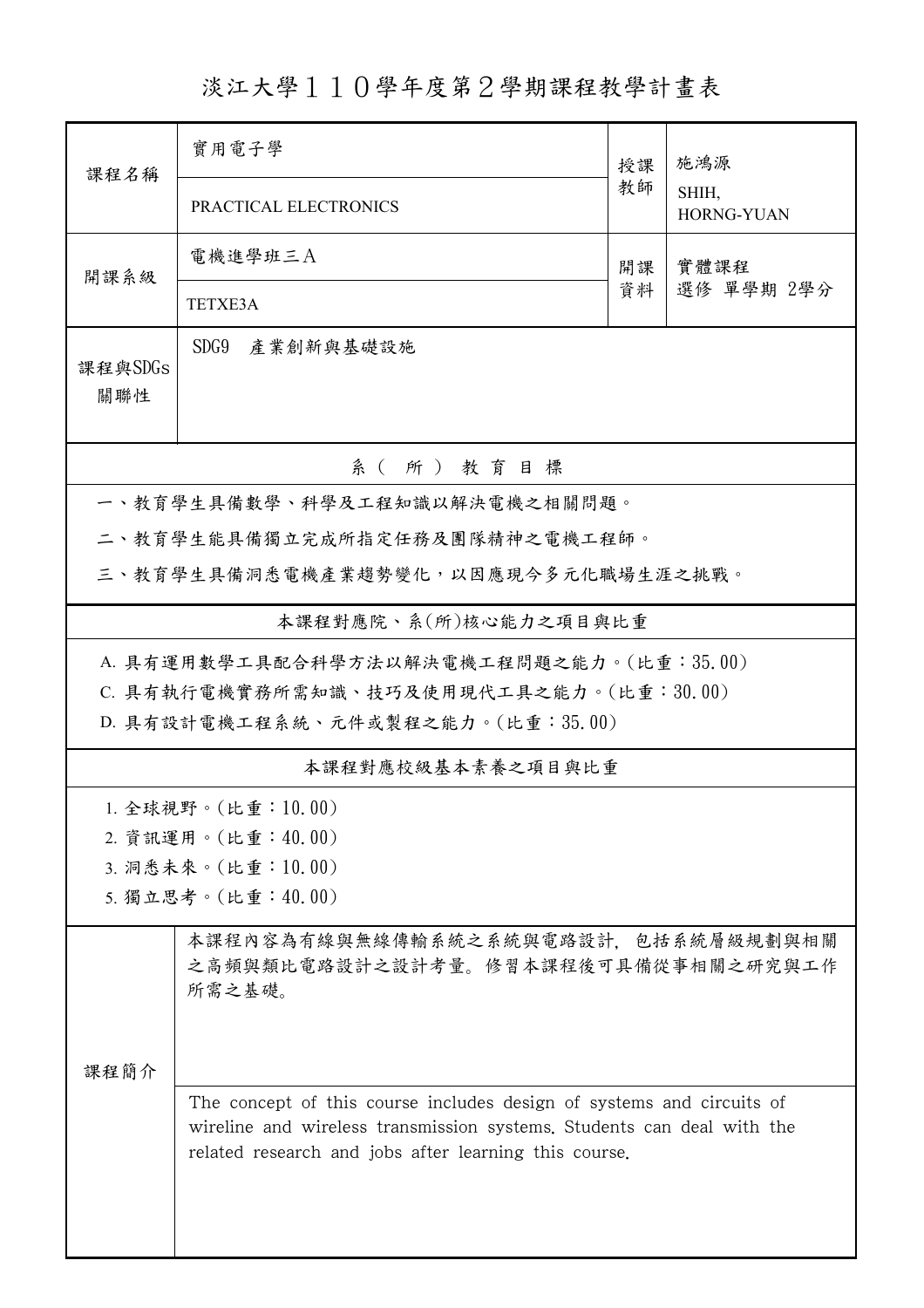## 本課程教學目標與認知、情意、技能目標之對應

將課程教學目標分別對應「認知(Cognitive)」、「情意(Affective)」與「技能(Psychomotor)」 的各目標類型。

一、認知(Cognitive):著重在該科目的事實、概念、程序、後設認知等各類知識之學習。

二、情意(Affective):著重在該科目的興趣、倫理、態度、信念、價值觀等之學習。

三、技能(Psychomotor):著重在該科目的肢體動作或技術操作之學習。

| 序<br>號         | 教學目標(中文)                     |                                            |            | 教學目標(英文)                                                                             |            |  |  |  |
|----------------|------------------------------|--------------------------------------------|------------|--------------------------------------------------------------------------------------|------------|--|--|--|
| $\mathbf{1}$   | 了解有線與無線傳輸系統之系統架<br>構         |                                            |            | Understanding system architecture of wireline and<br>wireless transmission systems   |            |  |  |  |
| 2              | 了解有線與無線傳輸系統之系統規<br>格制定       |                                            |            | Understanding system specifications of wireline and<br>wireless transmission systems |            |  |  |  |
| 3              | 了解有線與無線傳輸系統之電路設<br>計         |                                            |            | Understanding circuit design of wireline and<br>wirewirless transmission systems     |            |  |  |  |
|                | 教學目標之目標類型、核心能力、基本素養教學方法與評量方式 |                                            |            |                                                                                      |            |  |  |  |
| 序號             | 目標類型                         | 院、系 $(\text{m})$<br>核心能力                   | 校級<br>基本素養 | 教學方法                                                                                 | 評量方式       |  |  |  |
| $\mathbf{1}$   | 認知                           | <b>ACD</b>                                 | 25         | 講述                                                                                   | 討論(含課堂、線上) |  |  |  |
| 2              | 認知                           | <b>ACD</b>                                 | 25         | 講述                                                                                   | 討論(含課堂、線上) |  |  |  |
| 3              | 技能                           | <b>ACD</b>                                 | 1235       | 講述                                                                                   | 討論(含課堂、線上) |  |  |  |
|                | 授課進度表                        |                                            |            |                                                                                      |            |  |  |  |
| 週<br>女         | 日期起訖                         |                                            |            | 內 容 (Subject/Topics)                                                                 | 備註         |  |  |  |
|                | $111/02/21$ ~<br>111/02/25   | Introduction of RF and Wireless Technology |            |                                                                                      |            |  |  |  |
| $\overline{2}$ | $111/02/28$ ~<br>111/03/04   | Basic Concepts in RF Design (1)            |            |                                                                                      |            |  |  |  |
| 3              | $111/03/07$ ~<br>111/03/11   | Basic Concepts in RF Design (2)            |            |                                                                                      |            |  |  |  |
| 4              | $111/03/14$ ~<br>111/03/18   | Basic Concepts in RF Design (3)            |            |                                                                                      |            |  |  |  |
| 5              | $111/03/21$ ~<br>111/03/25   | Modulation and Detection (1)               |            |                                                                                      |            |  |  |  |
| 6              | $111/03/28$ ~<br>111/04/01   | Modulation and Detection (2)               |            |                                                                                      |            |  |  |  |
| 7              | $111/04/04$ ~<br>111/04/08   | Transceiver Architecture (1)               |            |                                                                                      |            |  |  |  |
| 8              | $111/04/11$ ~<br>111/04/15   | Transceiver Architecture (2)               |            |                                                                                      |            |  |  |  |
| 9              | $111/04/18$ ~<br>111/04/22   | Transceiver Architecture (3)               |            |                                                                                      |            |  |  |  |
| 10             | $111/04/25$ ~<br>111/04/29   | 期中考試週                                      |            |                                                                                      |            |  |  |  |
|                |                              |                                            |            |                                                                                      |            |  |  |  |